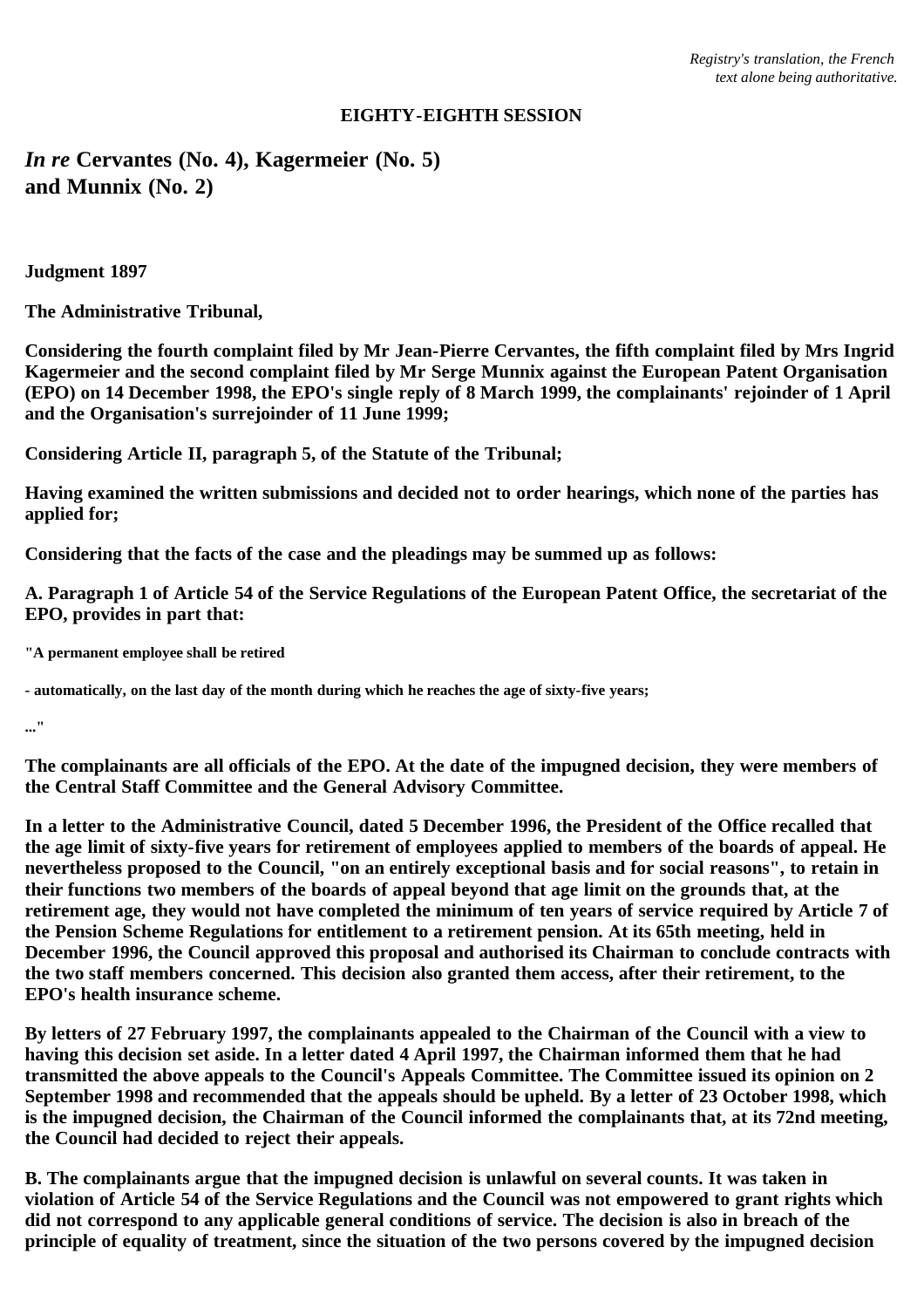**does not warrant any difference of treatment. Under the Pension Scheme Regulations, a person who has not completed the required period of service may only be granted a pension in cases which the complainants qualify as "force majeure", such as invalidity. Finally, in accordance with Article 38(3) of the Service Regulations, the Administrative Council should have consulted the General Advisory Committee since the impugned decision, in view of its consequences on the pension and health insurance schemes, concerns the whole of the staff.**

**By giving the two staff members concerned the possibility to benefit from a retirement pension and the health insurance scheme, even though they could certainly have re-entered national schemes, the Administrative Council prejudiced the interests of the complainants. They say that, if the contribution rates for the two schemes have been reasonable up to now, this is because the great majority of staff members exceed by far the minimum threshold of ten years of contributions. If the Council authorises an artificial rise in the number of staff members just managing to reach this threshold, the whole of the staff will have to bear the cost of a "specific benefit" which is only granted to certain of them. Indeed, the next actuarial study will have to take into account these extraordinary benefits, since contribution rates are reckoned on the basis of all the benefits provided. The additional cost is "far from being negligible" for the two schemes. Even if it is insignificant at the individual level, that does not make the Council's decision lawful. Furthermore, this decision constitutes "a dangerous precedent", since a rise in the number of exceptions, particularly for the contracts of Vice-Presidents, could have a more significant impact on the level of contributions.**

**The complainants request the Tribunal to set aside the decision of 23 October 1998 or, subsidiarily, they request it to order that the additional cost to the EPO's pension and health insurance schemes caused by this decision be borne wholly by the Organisation's budget, and not co-financed by the contributions of staff members; to grant them 1,000 German marks in moral damages for each month that the Council persists in refusing to revoke its decision, as well as 5,000 marks in costs.**

**C. In its reply the EPO challenges the receivability of the complaint on several counts. It argues that the impugned decision does not have immediate legal consequences. Only the conclusion of contracts with the two members of the boards of appeal could prejudice the interests of the complainants. Their rights as staff representatives have not been injured, since Article 38(3) of the Service Regulations did not apply in the present case. Moreover, the complainants do not show any real and present cause of action. The impugned decision, which is an exceptional measure, cannot have a "significant" financial impact as it only concerns two staff members out of four thousand and the complainants do not demonstrate any real prejudice.**

**In subsidiary argument the EPO explains that the beneficiaries of the contracts in question ceased to be employees of the Office on the last day of the month during which they reached the age of sixty-five years, and as of that moment their situation was then subject to the contracts proposed to them. There was, therefore, no breach of Article 54 of the Service Regulations. It says that the Administrative Council is competent to settle all matters relating to the terms and conditions of employment of staff members whether or not they are permanent employees and that, furthermore, the EPO was only fulfilling its duty of care towards its staff members. The principle of equality of treatment has not been breached, since the complainants are not in the same situation of fact and of law as the beneficiaries of the contracts in question.**

**The EPO says that it did not grant "favourable treatment" to the two staff members, as they had to continue to pay their contributions. The position of the complainants challenges the principle of solidarity on which the pension and health insurance schemes are based. The EPO excluded from the contracts in question the element which could have had a negative impact on contributions, namely entitlement to survivor's and invalidity benefits. The impact on the next actuarial evaluation will be minimal, since one of the two beneficiaries of the contracts left work on 1 October 1997 and only one person is still covered by the impugned decision.**

**It asserts that, if it had been possible to envisage the reintegration of the two persons concerned into their national insurance schemes, this solution would have been adopted.**

**The EPO adds that there was no adversarial discussion in the Council's Appeals Committee because only the complainants were heard.**

**It contends that the criticisms of the contracts of Vice-Presidents are not within the ambit of the present**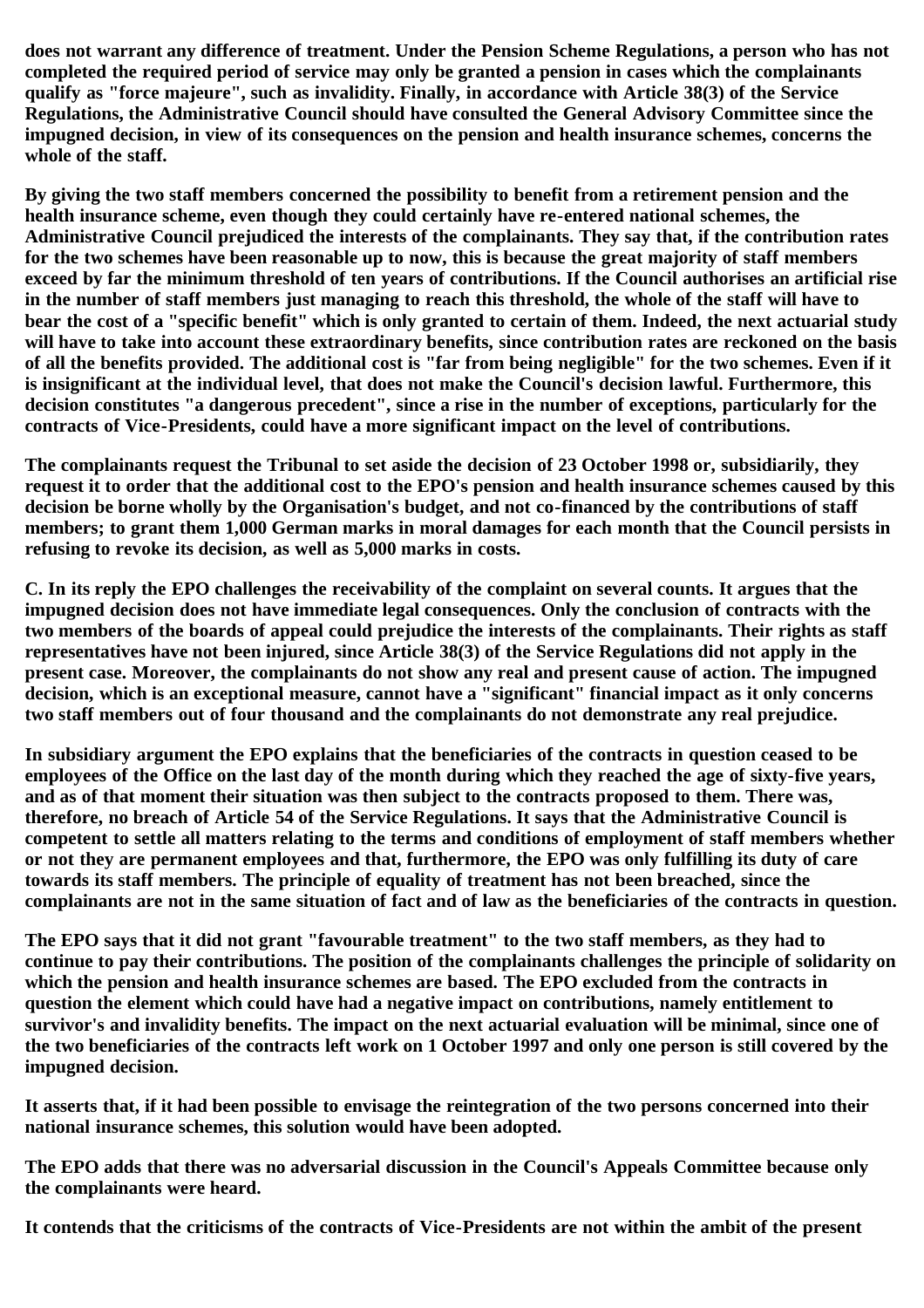**complaint.**

**D. In their rejoinder the complainants submit that the EPO did not contest the receivability of the internal appeals** *ratione temporis***. Moreover, it was not possible for them to ascertain the date on which the contracts were concluded with the members of the boards of appeal. The reality and extent of the prejudice caused have to be decided on the merits, and are not issues of receivability.**

**They argue that the Pension Scheme Regulations are not applicable to contract staff. Furthermore, only periods of service as permanent employees of the EPO are taken into account to determine entitlement to pensions, as well as, where appropriate, periods of service in other capacities completed before permanent appointment.**

**They add that the EPO's reference to its duty of care is not pertinent. By gaining access to the EPO's pension scheme, the beneficiaries of the contracts in question benefit from coverage which is clearly more favourable to them than that of the immense majority of other staff members. For example, for their health insurance, they will benefit from comprehensive coverage in return for very low contributions.**

**The complainants contend that it is for the EPO to reckon the actuarial deficit, as they do not have the means to do so.**

**The EPO could have been heard by the Council's Appeals Committee had it so requested. The complainants say that they only learnt from the EPO's reply to their complaint that one of the beneficiaries of the contracts had resigned.**

**E. In its surrejoinder the EPO presses its arguments and refutes the explanations made by the complainants in their rejoinder.**

## **CONSIDERATIONS**

**1. Permanent employees of the EPO are automatically retired on the last day of the month during which they reach the age of sixty-five years. They are not entitled to a retirement pension until they have completed at least ten years of actual service with the EPO.**

**The EPO recruited two staff members when they had already passed the age of fifty-five. At the time the present complaint was lodged, these two employees were members of boards of appeal.**

**When they were drawing near to the age of sixty-five, the President of the Office requested the Administrative Council to authorise their engagement under contract beyond the age of sixty-five years as an exceptional measure to enable them to complete the ten years of service required for entitlement to a retirement pension.**

**At its 65th meeting, the Administrative Council, while confirming that the age limit also applied to members of the boards of appeal, authorised the exception and the conclusion of contracts with these staff members. These contracts were to be signed by the Chairman of the Council, who is the person empowered to appoint the members of the boards of appeal.**

**The complainants, who are staff representatives, lodged internal appeals with the Chairman of the Council against this decision, arguing that it was unlawful, that it breached the principle of equality of treatment and that it prejudiced other staff members participating in the pension scheme by proportionally increasing the cost to them of the pension and health insurance schemes, which is shared according to the principle of solidarity, without taking the risk into account. In their opinion, the General Advisory Committee should have been consulted in view of the importance of the principle involved.**

**The internal appeals were transmitted to the Council's Appeals Committee, which recommended that they should be upheld for the reasons given by the complainants.**

**Nevertheless, the Council decided to dismiss the appeals on the grounds which are examined below.**

**This is the decision which is being impugned. As their principal plea, the complainants seek the quashing of**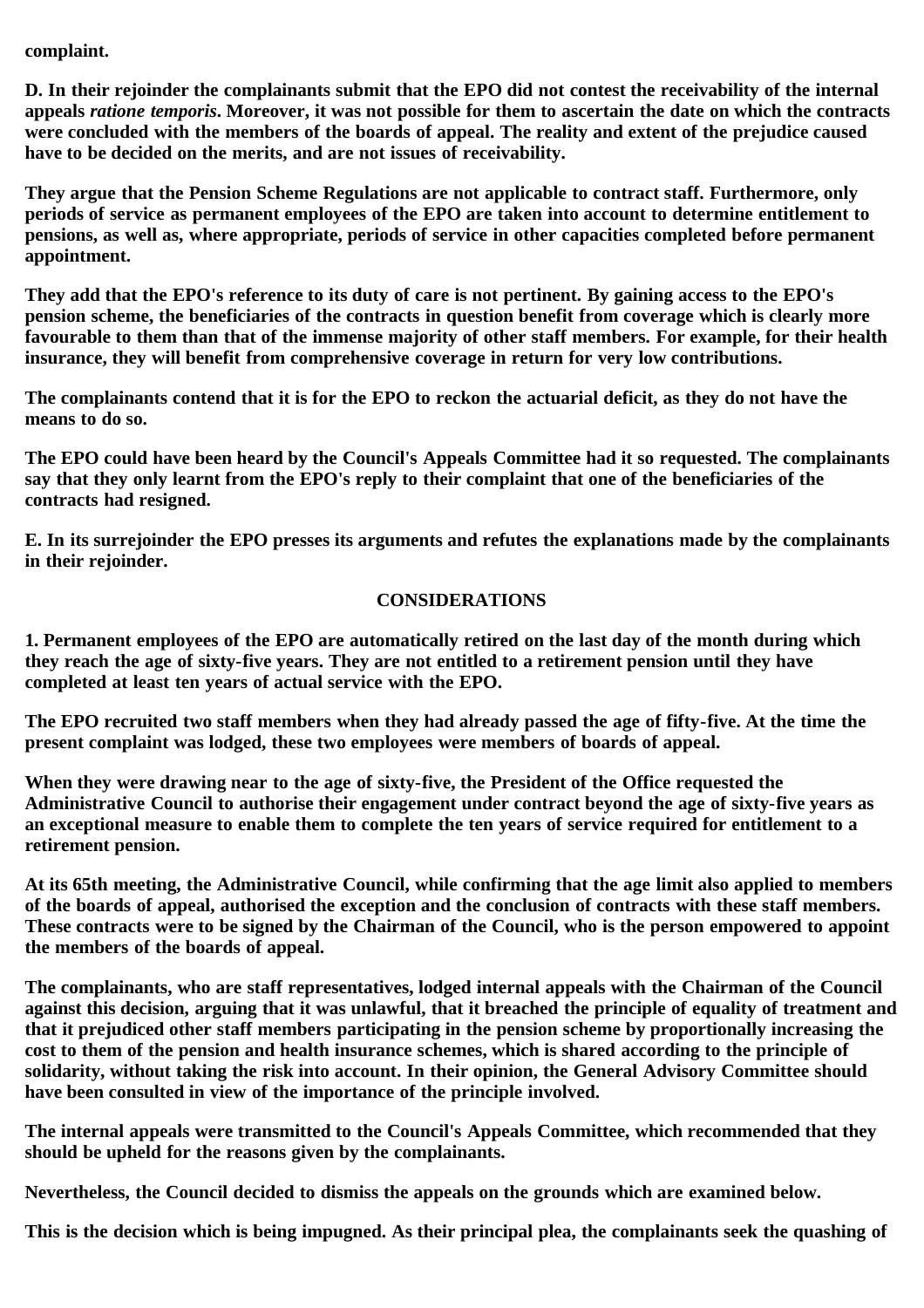**the Council's decision and the decisions to engage the two persons concerned. Subsidiarily, they request the Tribunal to order that the additional cost to the EPO pension and health insurance schemes caused by the decision be wholly borne by the budget of the Organisation and not co-financed through the contributions of staff members. They also request compensation of 1,000 German marks in moral damages "per month that the Council persists in refusing to rescind its decision" and 5,000 marks in costs.**

**The EPO requests that the complaint be rejected.**

**2. The EPO argues that the complainants did not challenge the individual decisions to conclude contracts with the two members of the boards of appeal.**

**But it is mistaken in qualifying the Council's decision as being of a general nature. The complainants have not formally challenged the contracts concluded with the two persons concerned, but only the authorisation to conclude such contracts. However, the meaning of their challenge was clear and has not escaped the Organisation. The Council took individual decisions concerning these persons, subject to their acceptance.**

**While the appeals might seem to have been premature, they were, however, perfectly valid once the offers had been accepted. As the Organisation did not contest the receivability of a premature appeal on this score during the internal procedure, the principle of good faith prevents it from doing so subsequently (see, for example, Judgment 1393,** *in re* **Cook No. 2, under 9).**

**This argument therefore fails.**

**3. On 1 October 1997, one of the two persons concerned gave up work earlier than foreseen, for health reasons. He received a severance grant and the reimbursement of the amounts deducted for his pension. He thereby lost all the benefits envisaged in the disputed contract. He will not therefore benefit from a retirement pension, nor from a preferential rate as a retired staff member for his coverage by the health insurance scheme. It is not claimed that he enjoyed any undue benefit by reason of his coverage by the health insurance scheme during the course of his extended service.**

**In this regard, the internal appeal lost any cause of action on 1 October 1997; the complaint before the Tribunal also shows no cause of action.**

**4. As for the other person concerned, the period envisaged for the extension of the appointment, 10 April 1998, has elapsed. This circumstance does not necessarily prevent the impugned acts from being set aside with retroactive effect. Allowing the complaint is not, therefore, devoid of all practical interest. On this score, the complaint is not irreceivable. If the reasons invoked are well-founded, it would be an issue of substance as to whether the setting aside of the decision would be an adequate sanction (see 12 and 13 below).**

**5. In their capacity as the official representatives of the staff, the staff representatives on EPO bodies are able to act not only in their own interests, but also in the interests of the staff, at least when so permitted by the internal rules (see Judgments 1147,** *in re* **Raths, under 4, and 1618,** *in re* **Baillet No. 2 and others, under 6).**

**These conditions are fulfilled in the present case and the complainants may act in this double capacity.**

**6. The two persons concerned have not been invited to give their views concerning the complaint which seeks to set aside the decisions from which they benefited. A general principle of law has it that the legal situation of someone cannot be modified before they have had an opportunity to be heard. This principle is also valid for international organisations and the Tribunal, particularly where a staff member challenges a decision determining the legal status of a third party.**

**In the present case, it is not necessary to seek the views of the third parties concerned, as allowing the complaint cannot affect their legal situation. Indeed, the complaint has lost any cause of action insofar as it relates to the person referred to under 3 above. Moreover, setting aside the authorisation made by the Council could not end the contractual relations between the Office and the other person concerned, since the contract has already expired and his good faith must be protected (see 12 below).**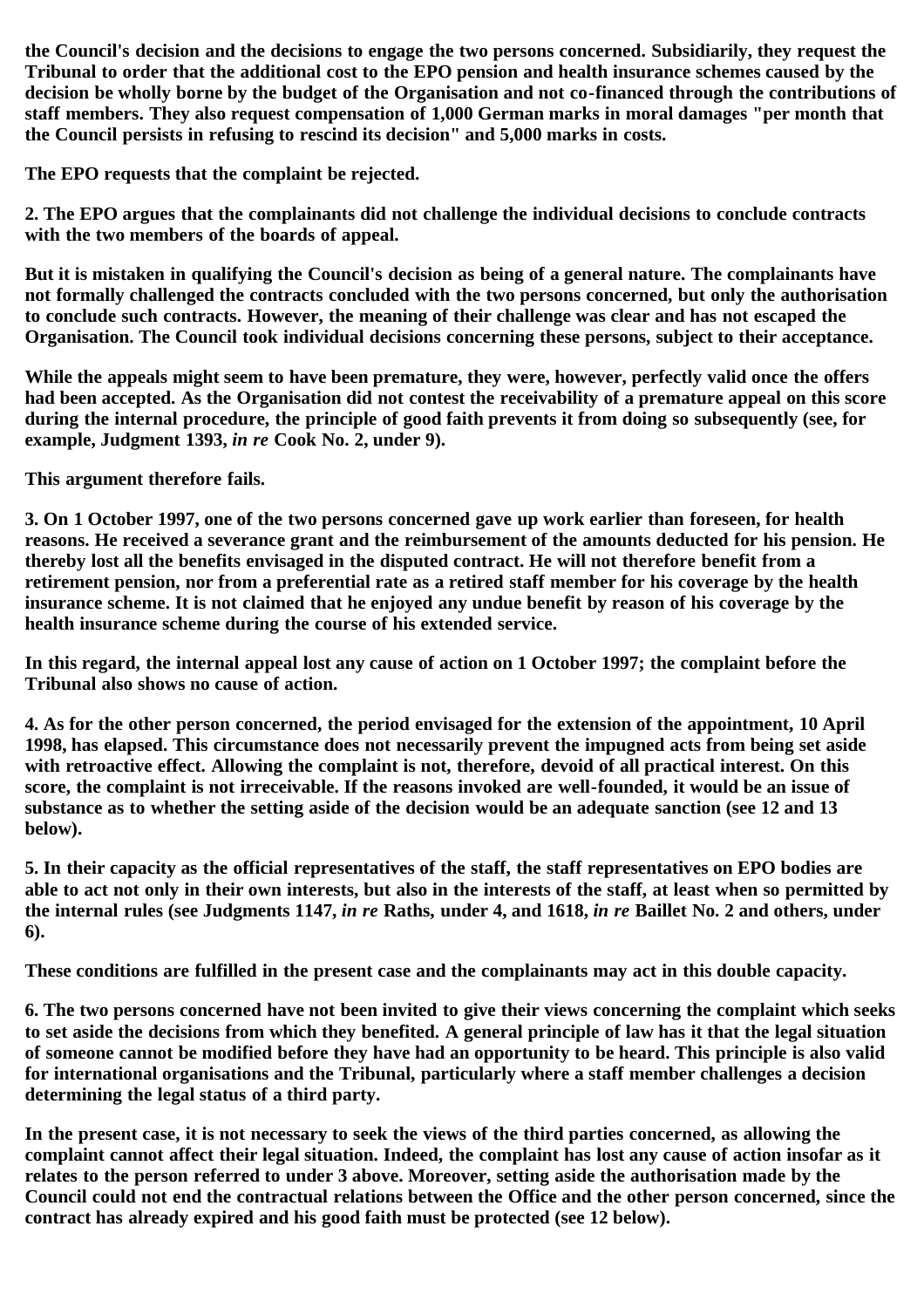**7. The EPO argues that the impugned decision will not prejudice the interests of the complainants, who refute this argument.**

**In short, the complainants contend that the impugned decision is unlawful and that it will have the effect of allowing a form of unequal treatment.**

**The right to equal treatment is breached when, in like or comparable situations, one person enjoys a benefit which is not granted to another. The impugned decision allowed two staff members reaching the age of sixty-five years, the age of automatic retirement, to obtain an extension of their service beyond that age so that they could complete a total period of service of ten years, thereby allowing them to obtain a retirement pension and to maintain their coverage by the health insurance scheme under favourable conditions. None of the complainants claims to be in the situation of reaching sixty-five years without being able to complete a period of ten years of service with the EPO. They cannot, therefore, personally complain of inequality of treatment on that score. However, they could argue inequality of treatment with regard to the financial impact of the measure, and its basis in law.**

**They can, nevertheless, challenge the lawfulness of a measure which is prejudicial to them. In this respect, their argument is admissible that, in principle, in view of the system of sharing the costs of the retirement and health insurance schemes, the contributors as a whole may have to pay more than if the two beneficiaries had not been granted the disputed extension, which they say is unlawful. The complainants do indeed contend that the challenged decision would give rise to such additional cost and the EPO does not exclude the possibility of this additional cost, although it asserts that it would in any case be minimal and have an almost insignificant impact on the amount paid by each contributor. But this does not authorise the EPO to adopt an unlawful measure or prevent the staff members from challenging it.**

## *The lawfulness of the proceedings*

**8. The EPO complains that it did not have the right to be heard by the Appeals Committee, which allowed the complainants to speak without the presence of the Administration and without granting it the same opportunity. It says that this was in breach of the principle of adversarial debate.**

**However, it rightly does not press this argument, since it cannot appeal against its own decisions.**

**In any case it was not injured, since in the impugned decision the Council did not follow the recommendation of the Appeals Committee and gave the reasons for its decision.**

**9. The complainants take the EPO to task for not submitting to the General Advisory Committee the question of principle raised in this case, namely the possibility of granting an extension beyond the age of sixty-five by means of a contract.**

**The EPO retorts that such consultations were not necessary in view of the exceptional nature of the measure, which it did not intend to repeat in other cases. It did not, therefore, raise an important question of principle for the future.**

**Article 38(3) of the Service Regulations provides that:**

**"The General Advisory Committee shall, in addition to the specific tasks given to it by the Service Regulations, be responsible for giving a reasoned opinion on:**

**- any proposal to amend these Service Regulations or the Pension Scheme Regulations, any proposal to make implementing rules and, in general, except in cases of obvious urgency, any proposal which concerns the whole or part of the staff to whom these Service Regulations apply or the recipients of pensions ..."**

**In the present case, the proposed measure did not consist of the adoption or amendment of rules concerning the whole of the staff. Furthermore, the impugned measure concerned two individual decisions presented as being exceptional and non-renewable. In view of their minor impact on the situation of staff members and their exceptional nature, the EPO did not abuse its latitude by refraining from consulting the General Advisory Committee.**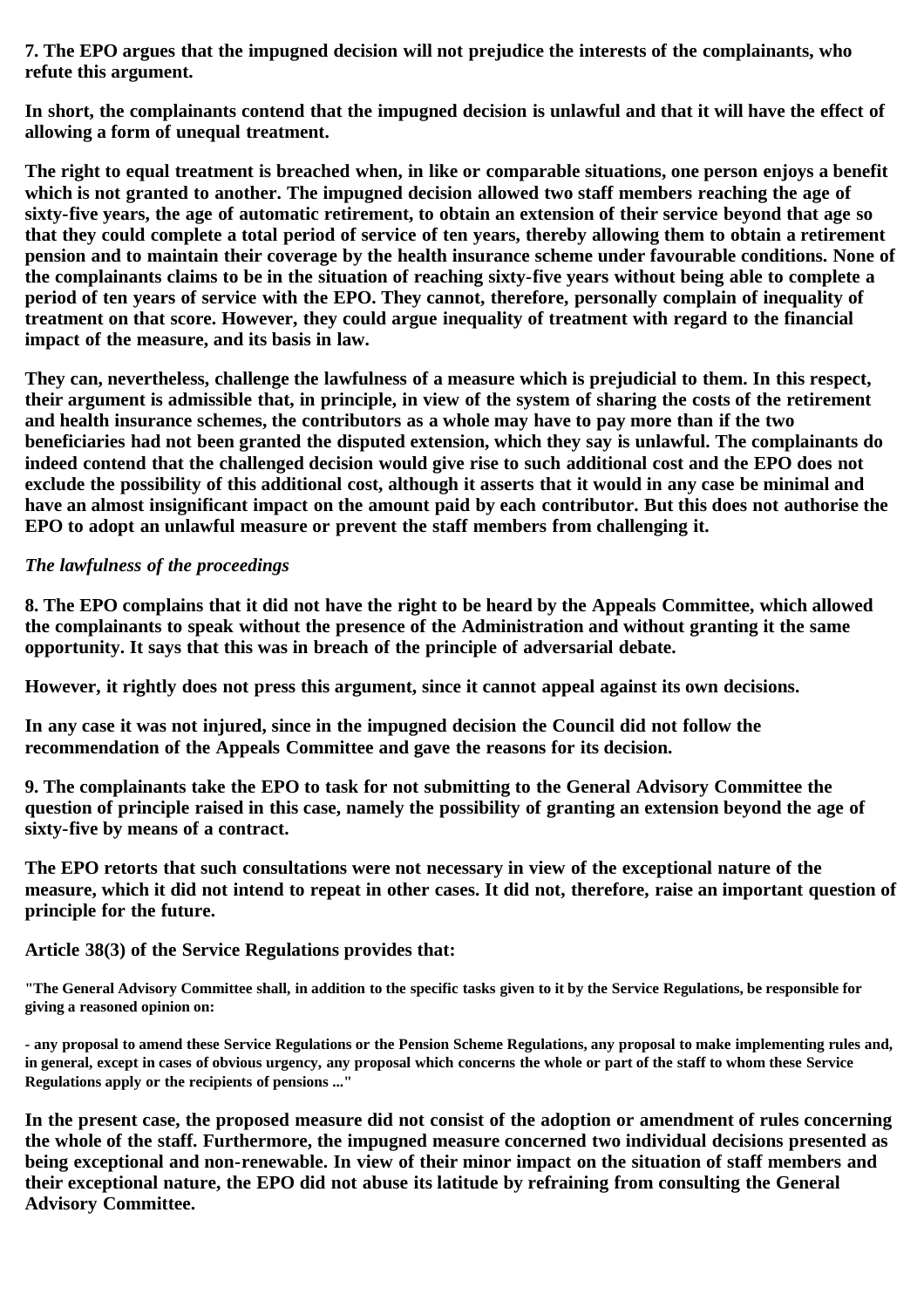#### *The merits*

**10. The text of Article 54 of the Service Regulations clearly provides that "a permanent employee shall be retired ... automatically, on the last day of the month during which he reaches the age of sixty-five years ..." Nor is it contested that entitlement to a retirement pension is only obtained after a period of ten years service with the Organisation (see Article 7 of the Pension Scheme Regulations).**

**It is furthermore not contested that, if the rules are applied strictly, the two members of the boards of appeal would not have been entitled to a pension in their capacity as staff members reaching the age of sixtyfive without having completed a period of ten years of service.**

**Nevertheless, the EPO believed that it could authorise the two persons concerned, by permitting an exception to the rules, to continue working beyond the age of sixty-five years in order to complete ten years of service. The complainants challenge the lawfulness of this exception.**

**The issue raised does not relate to discretionary authority, but solely concerns the lawfulness of the impugned decision, a question which the Tribunal can freely examine.**

**In accordance with the principle that administrations in their action must abide by the rules of law, the EPO is bound to respect the rules which govern it (the** *patere legem* **principle). An exception to a general rule is, therefore, possible only when it is provided for by the rules in force.**

**The possibility of granting an exception may also be derived from the interpretation of a written text. Moreover, rules may have shortcomings which need to be remedied during their implementation, for example when a new situation emerges which the "legislator" did not intend to cover and which requires an appropriate solution (see, for example, Judgments 1679,** *in re* **Serlooten and 1877,** *in re* **Serlooten No. 2, under 4(a)).**

**The EPO does not invoke any explicit rule permitting exceptions in specific cases from retirement at the age envisaged in the Service Regulations. In this respect, this case differs from the others examined by the Tribunal (see Judgments 204,** *in re* **Silow No. 4, 223,** *in re* **Gausi, 267,** *in re* **De, under 1, 358,** *in re* **Landi, under 9, 1143,** *in re* **Jones, under 3, and 1816,** *in re* **Gutiérrez No. 2, under 5).**

**The only reason given for granting the exception is the consideration that it would be inequitable to deprive the staff members of a retirement pension on the grounds that, having been appointed after the age of fiftyfive, they could not fulfil the requirement of ten years service.**

**Nor is any evidence produced to show that there are any real shortcomings in the rules. The rules appear to have contemplated a situation such as that of the two persons concerned, which was not of an exceptional nature and which was not unforeseeable by the legislator. It was also clear at the time of their recruitment that, when they reached retirement age, they would not fulfil the conditions for entitlement to a retirement pension.**

**The EPO's observation that in future no further exceptions of this nature would be granted also shows that it was not faced with a new situation which had not been envisaged by the legislator or requiring a remedy for a shortcoming in the form of a new rule of general application.**

**If the rule is not satisfactory, it is for its author to change it.**

**11. The EPO puts forward other arguments which, in its view, show that there was no breach of Article 54 of the Service Regulations.**

**(a) In the first place, it argues that the legal basis for the decision lies in the fact that the Council is also the legislator, or the body which is competent to adopt or amend the Service Regulations (see Article 33 of the European Patent Convention). It says that it can, therefore, allow exceptions to its own rules.**

**This argument cannot stand. A general principle has it that an authority is bound to respect the rules which it has itself set.**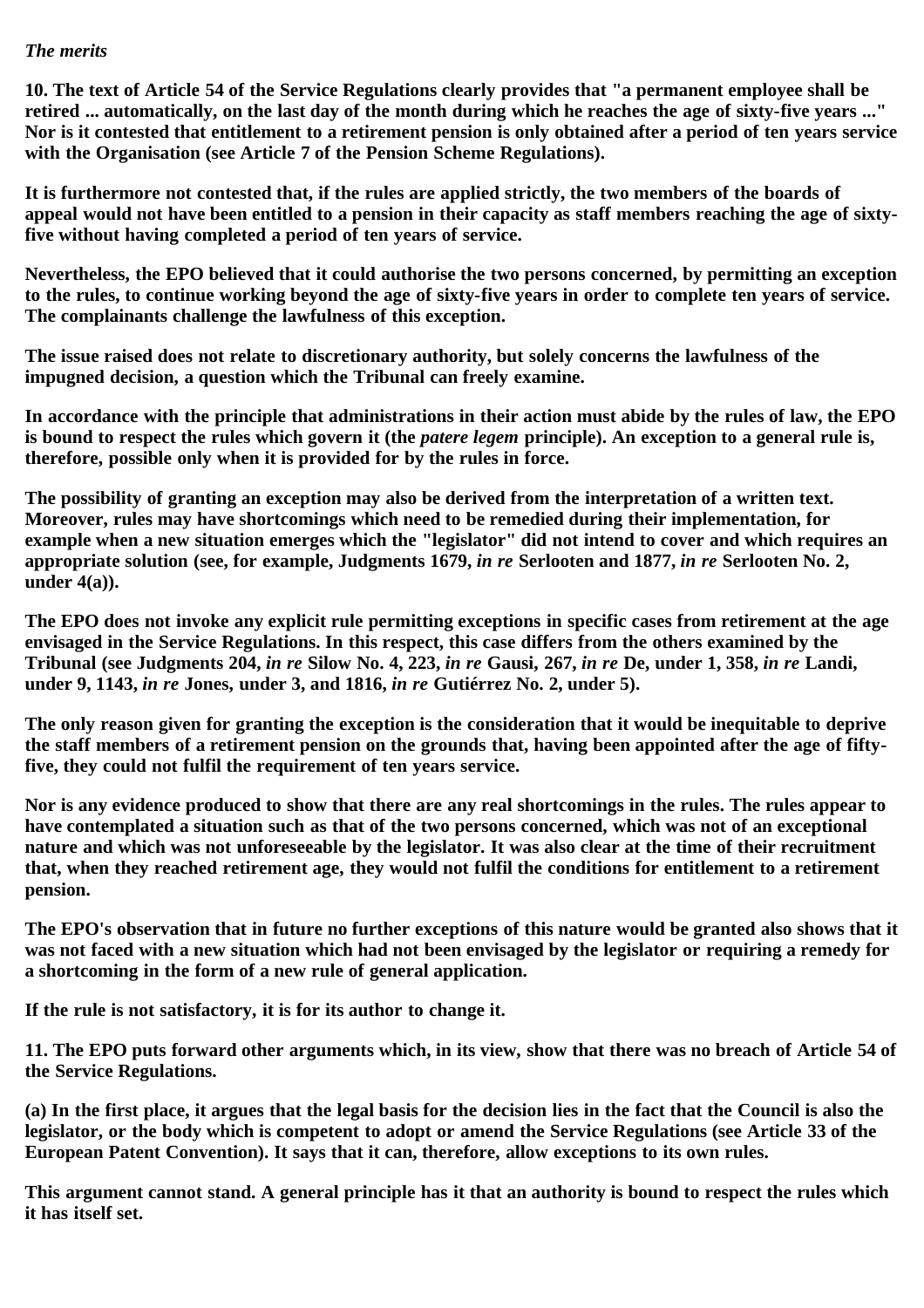**Furthermore, in keeping with the rule that similar acts require similar procedures, the modification of a rule - including allowing an exception - must respect the same process which was used for its adoption.**

**It therefore follows that, in the context of a decision respecting their application, the Council could not amend the rules governing the age of retirement and the conditions of entitlement to a retirement pension without following the procedure used for the adoption of such rules. It did not do so in the present case.**

**(b) The EPO also contends that, having reached the age of sixty-five years, the two persons concerned ceased to be employees. However, they could be engaged as contract staff and a teleological interpretation of Article 33(2)(b) of the Convention would have it that "the Council is competent to regulate all the issues relating to the conditions of service of its staff, whether or not they are permanent employees". On these grounds, it argues that the Council was competent to convert the status of the two persons concerned from staff members to contract staff under conditions which constitute exceptions to the Service Regulations, in terms of the duration of service and the conditions for entitlement to a retirement pension.**

**This argument cannot stand. One of the purposes of Article 33 of the Convention is to allow the Council to issue general rules relating to the conditions of service applicable to all staff members. Under Article 33 the Council is not authorised to evade the rules set out in the Convention, in the absence of a provision authorising exceptions, by means of individual decisions which are contrary to the letter and purpose of the Service Regulations.**

**It is not necessary to examine the rules governing the conditions of service of staff members other than permanent employees, within the meaning of Article 33(2)(b) of the Convention. Even if such rules allowed the Office to take individual decisions which are not based on the general conditions of service of this category of staff, they would certainly not authorise it to exempt employees from essential rules determining their conditions of service, such as the age limit or the number of years of service required for entitlement to a retirement pension.**

**It follows that the Council's decision to authorise an extension of service beyond the age of sixty-five years was not lawful and must be set aside.**

**As the principal claim succeeds, the subsidiary claim shows no further cause of action.**

**12. The two staff members concerned have already completed the service envisaged during their extension (one of them for only five months) and the recompense due from the Organisation cannot be denied to them. They accepted the extension in good faith and the EPO must protect them from any prejudice. There are, therefore, no grounds for setting aside** *a posteriori* **the contracts concluded for the extension of their service.**

**13. The conditions for granting compensation for moral damages have not been met.**

**Moreover, the request to impose a penalty on the Organisation for failing to revoke the decision is at the very least premature. In the light of this judgment, it has become devoid of all object.**

#### **DECISION**

**For the above reasons,**

**1. The decision of the Administrative Council of the EPO, taken at its 65th meeting, to maintain in service two members of the boards of appeal beyond the age of sixty-five years is set aside for the reasons set out above.**

**2. The Organisation shall pay the complainants the global sum of 2,000 euros in costs.**

**3. Their other claims are dismissed.**

**In witness of this judgment, adopted on 17 November 1999, Mr Michel Gentot, President of the Tribunal, Mr Jean-François Egli, Judge, and Mr Seydou Ba, Judge, sign below, as do I, Catherine Comtet, Registrar.**

**Delivered in public in Geneva on 3 February 2000.**